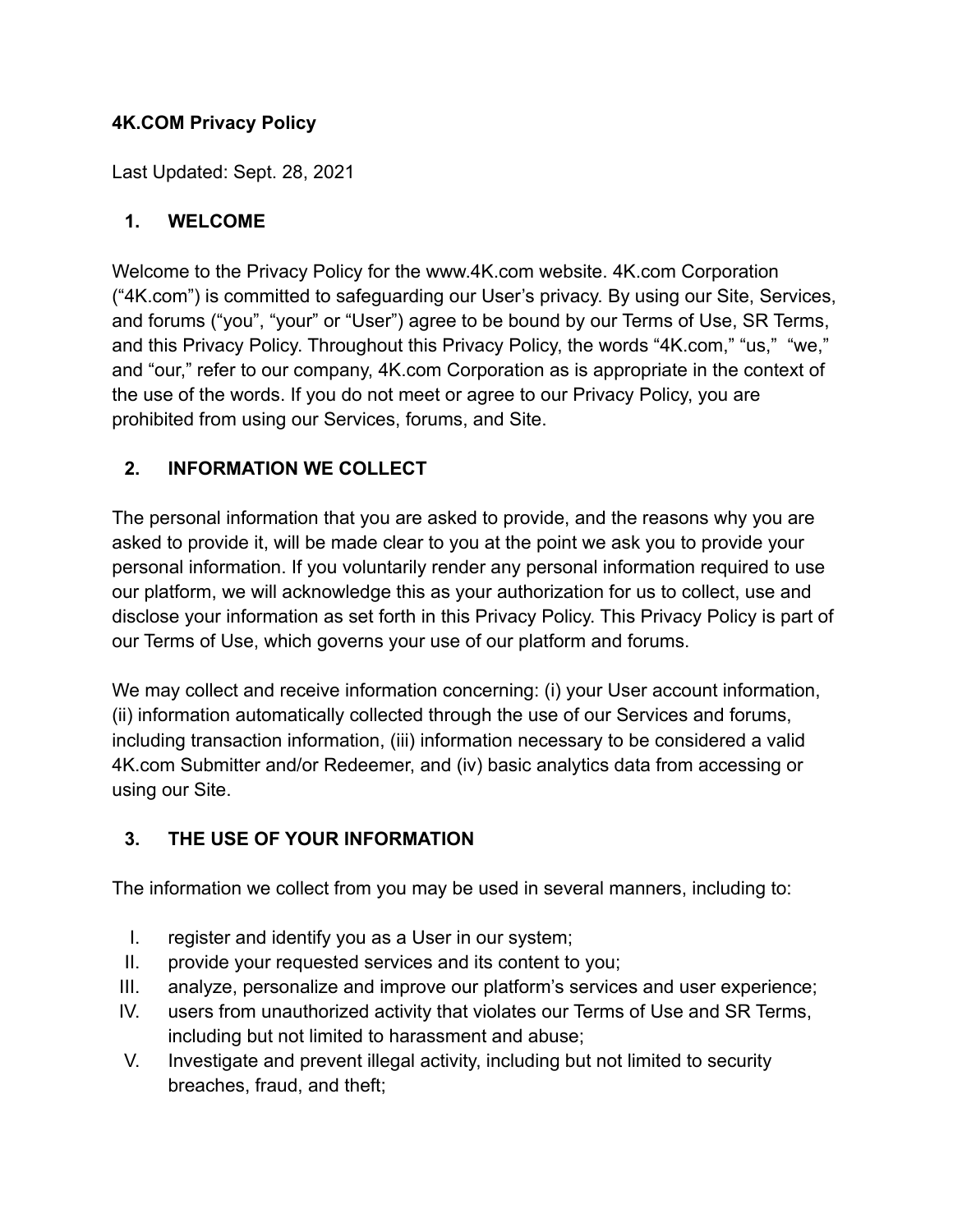- VI. place your username and/or wallet address beside the physically-backed NFT you wish to sell on our platform;
- VII. render customer service, such as responding to comments and inquiries;
- VIII. follow-up on employment inquiries;
	- IX. communicate with you via electronic mail and/or telephone for security purposes;
	- X. communicate news, promotional material, and changes to our service;
	- XI. satisfy any alternative legal or business purpose for which you provide such information;

## **4. DISCLOSURE OF YOUR INFORMATION**

Our disclosure of amalgamated or anonymized information about our Users is unrestricted. No user's information will be shared except in the circumstances described below and elsewhere in this Privacy Policy.

- 1. Third Party Service Providers. We may share your information with third party entities to conduct services that we offer you through our platform, including but not limited to our redemption process.
- 2. Affiliates and Subsidiaries. We may share your information with our affiliates and subsidiaries for general decision-making, management, and other business related business.
- 3. Sale or Transfer. We may share your information to comply with any relevant laws, legal processes, subpoenas, lawful court orders, or any regulatory demand and government entity.
- 4. Corporate Restructuring. We may share your information in connection with or during the course of a negotiation for a restructuring, merger, divestiture, reorganization, dissolution, or any other sale or transfer of some or all of 4K.com's assets to organizations or individuals partaking in the negotiation/transfer.
- 5. Security. We may share your information to protect or defend the rights or property of 4K.com or users of our site and services.
- 6. Other Disclosures. We may also disclose your information with your consent to carry out the initial purpose for which you provided the information and for any alternative purpose disclosed by us when you issued your information.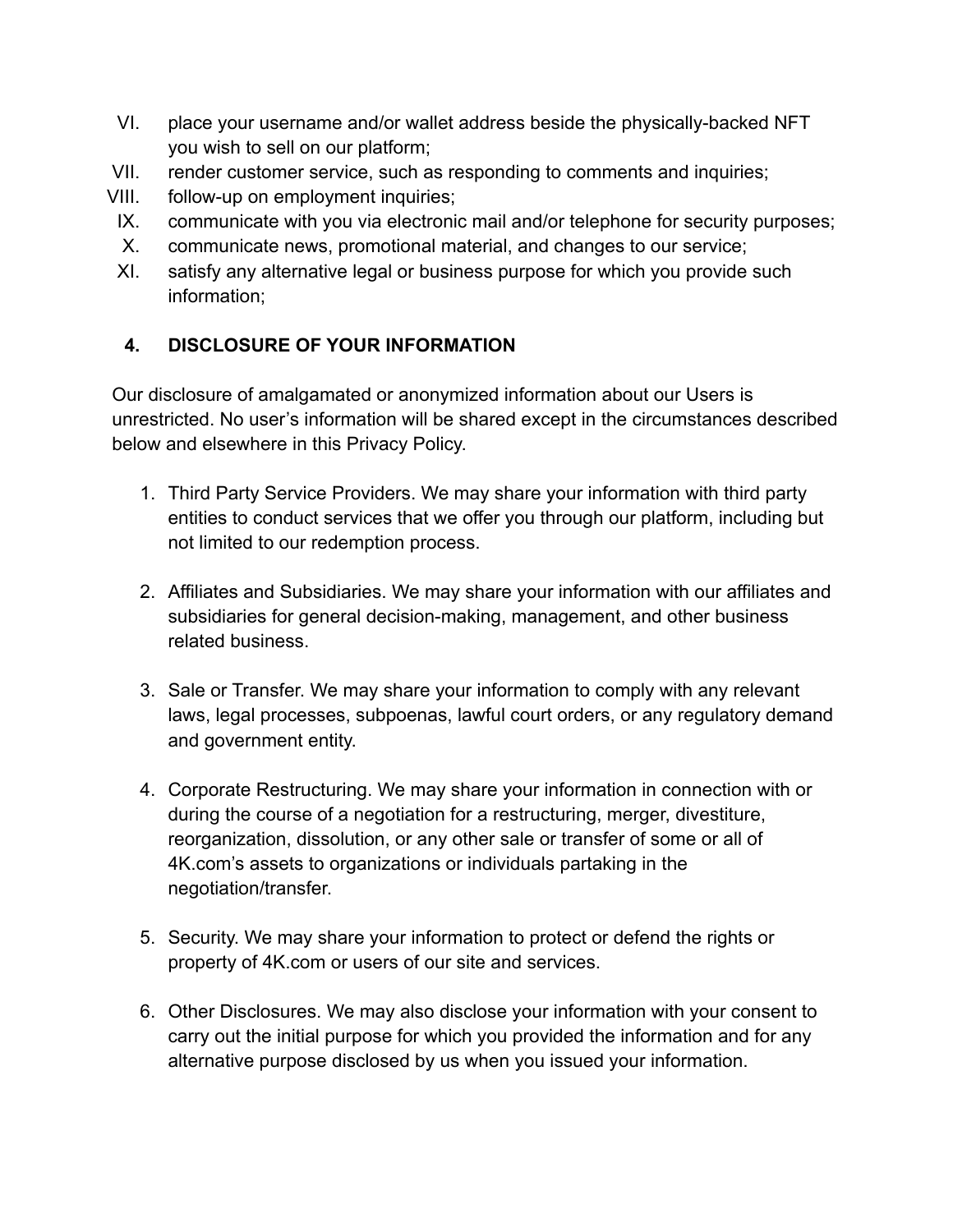#### **5. CHILDREN'S USE OR ACCESS OF OUR SERVICES AND FORUMS**

Our platform is not intended for use by, nor do we deliberately gather information from, children under the age of eighteen (18). Under no circumstance may anyone under the age of eighteen (18) provide any information to us. We will attempt to delete any information rendered by any child under the age of eighteen (18) as soon as we identify or learn from it. Please contact us if you believe we possess any information pertaining to a child under the age of eighteen (18).

# **6. COOKIES**

A "Cookie" is a small data file a website sends to your computer's hard drive while you interact with it. Our platform collects basic information through Cookies when you access or use it. These may include our own first-party Cookies and other third-party Cookies. This information is collected with the purpose of providing our Users an enhanced and more personalized experience while navigating our platform.

You may be able to adjust your browser's settings/preferences to accept or reject cookies. For more information, please check the Help section in your browser to adjust your preferences accordingly.

## **7. YOUR CHOICES**

You have several choices regarding the use of information on our Services:

- 1. Electronic Mail Communications. We will periodically send you free newsletters and emails that promote the use of 4k.com's platform or services. When you receive our newsletters or marketing communications, you may opt-out from receiving more communications by following the unsubscribe instructions within the email you receive or by contacting us at  $h$ elp@4k.com. Despite your email preferences, we may send you service related material, including notices of any updates to our Terms of Use, SR Terms, or Privacy Policy.
- 2. Cookies. As mentioned above, you can instruct your browser to no longer accept Cookies from our Service for any of the purposes described above. However, if you do not accept Cookies, you may not be able to use all portions of our service or all functionality of 4k.com.
- 3. Altering Your Personal Information. Our users may review, update, or delete the personal information in their user account by contacting us, or by editing their